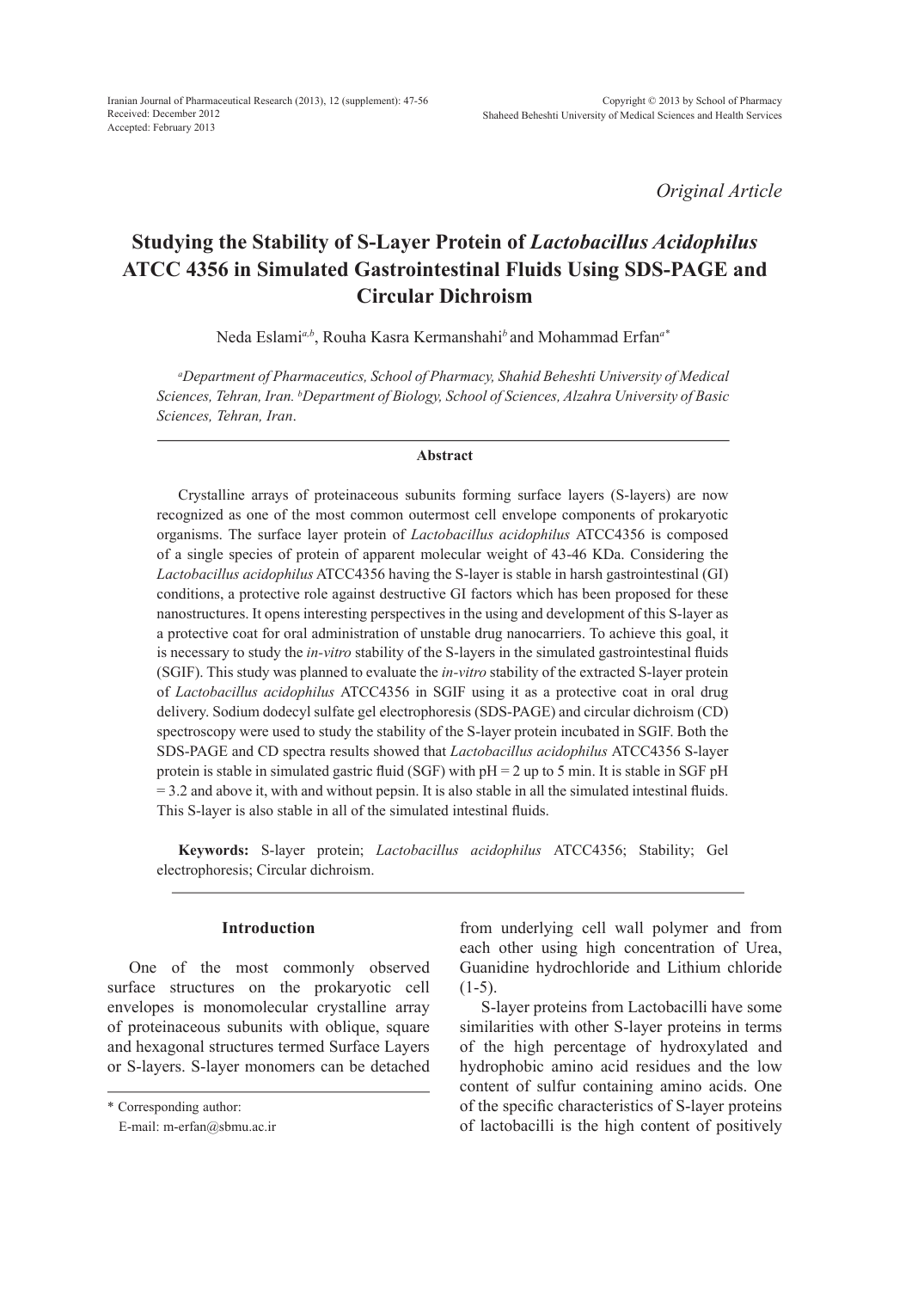charged residues which makes them highly basic protein with isoelectric point ranging from 9.4 to 10.4 and their small molecular mass ranging from 25 KDa to 71 KDa, which is very different from the rest of S-layer proteins, more acidic and with molecular masses up to 200kDa. S-layer protein of *Lactobacillus acidophilus* ATCC4356 is composed of a single, non-glycosylated protein of around 45 KDa (6-8).

Having small size and being resistant against harsh conditions (low pH, high temperature and pressure and enzymes), S-layer protein of *Lactobacillus acidophilus* ATCC4356 is an ideal candidate for serving as a protective coat for oral drug delivery carriers. In this sense, it is essential to evaluate its stability in gastrointestinal (GI) conditions.

Sodium dodecyl sulfate poly acryl amide gel electrophoresis (SDS- PAGE) has been used as an important tool for investigating the *in-vitro* stability of different proteins in simulated gastrointestinal conditions (9-16). Circular dichroism (CD) spectra have been used to analyze acid, heat, enzymes and chemicalinduced unfolding (17-20).

In the present work, the S-layer protein of *Lactobacillus acidophilus* ATCC 4356 was extracted with three different chemical treatments and the extraction yields were compared on the basis of statistic tests. SDS-PAGE was used for the primary analysis of S-layer protein stability in the simulated gastrointestinal fluids (SGIF).

The unfolding process of the S-layer protein incubated in SGIF analyzed via CD provided a measure of secondary structural stability in SGIF.

## **Experimental**

## *Bacterial strain and growth condition*

*Lactobacillus acidophilus* ATCC 4356 and *Lactobacillus casei* ATCC393 (as a negative control for isolation of S-layer protein) were obtained from the Persian type culture collection. For the purpose of cultivation, the lyophilized bacteria were reactivated in MRS broth (Merck, Germany), with  $pH = 6.5$  at 37°C overnight. The fresh activated *Lactobacillus acidophilus* ATCC4356 was used for the extraction of S-layer protein.

## *Extraction of the S-layer proteins Extraction of S-layer protein with 4M GHCL*

For extraction of *Lactobacillus acidophilus* ATCC4356 S-layer protein, the bacteria were harvested at the end of log phase (with optical density of 0.7 at 695 nm) by centrifugation LK 90 Optima (Beckman Coulter, USA) (at 15000  $\times$ g for 15 min at 4 $\rm{°C}$ ) and washed twice with chilled distilled water. The end log harvested cell pellets were treated with 4M GHCL in 50mM Tris-HCl buffer ( $pH = 7.2$ ), (1 g of harvested cell pellets was suspended in 10-15 mL of 4M GHCl) for 1 h at 37°C. The extracted S-layer protein was separated from the cell pellets by centrifugation (18000  $\times g$ , 15 min, 4°C). The supernatant containing the S-layer protein was dialyzed over night at 4°C against two liters of 50mM Tris- buffer ( $pH = 7.2$ ) with three times exchange of medium to remove residual GHCl. The extracted S-layer protein was stored at 4°C in 0.02% Na3N for further use (21, 22).

*Extraction of S-layer protein with 1, 5 M LiCl* Ten to fifteen mg of the end log phase harvested cell pellets were suspended per one milliliter of 1, 5 M LiCl separately, kept at  $0^{\circ}$ C for 15 min, followed by centrifugation (30000 $\times$ g, 15 min, 4°C). Both LiCl extracts were dialyzed against two liters of distilled water over night at 4°C with three times exchange of medium to remove residual LiCl. The exracted S-layer protein was stored at 4°C in 0.02% Na3N for further use (23-25).

# *Extraction of S-layer protein with 8M Urea (Mechanical extraction)*

The washed harvested cell bacteria at the end of log phase were resuspended 1:1 in a buffer solution of 50mMTris-HCl and 3mM Na3N, pH = 7.2 (standard buffer) . In order to avoid DNA and RNA contamination in the S-protein extraction steps, a few crystals of DNase II and RNase were added. The cells were broken using a high shear fluid processor (M-110S Micro fluidizer processor, Newton, MA) at 4°C, a pressure of 960 bar, and ten passes, which resulted in a complete disintegration. After washing the cell wall fragments two times in standard buffer, the plasma membranes were solubilized in 1%Triton X-100 in standard buffer for 10 min at room temperature.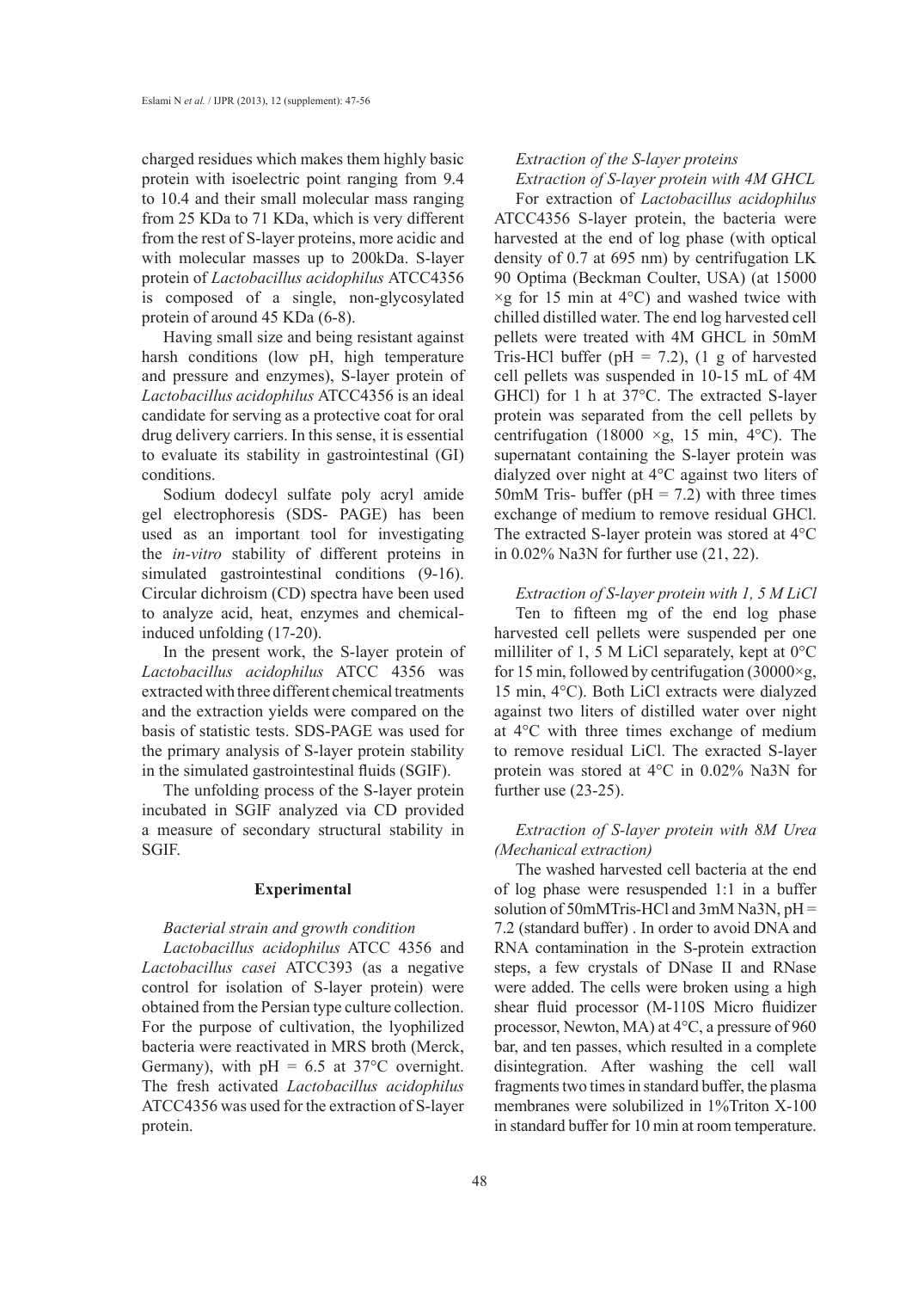The remaining cell wall fragments were washed twice. Peptidoglycan was lysed by incubating the sample in a standard buffer containing 0.2 mg/ mL lysozyme for 6 h at 30°C. The S-layer protein suspension was mixed with 8 M Urea in 50 mM Tris-HCl buffer and pH of 7.4, until the solution

became clear. After stirring the solution for 2 h at room temperature, non-protein components were precipitated through centrifugation (12400×g, 60 min and 4°C). The supernatant was dialyzed against two liters 10 mM CaCl2, 3 mM Na3N for 24hr at 4°C. The extracted S-layer protein was stored for further use (26, 27).

## *Protein assay*

Surface layer protein concentrations, extracted under different extraction conditions, were determined by Bradford protein assay protocol using bovine serum albumin as a standard (28).

# *Sodium dodecyl sulfate poly acryl amide gel electrophoresis (SDS-PAGE):*

Gel electrophoresis of S-layer proteins was performed using 12% (w/v) resolving gel and 4% stacking gel as described previously by Loral *et al.* (29). Molecular mass standard proteins were obtained from Sigma and Cinnagen Company. The gels were run for about 240 min at 150 V, washed with distilled water, stained with Coomassie blue G250 and destained by washing it several times with distilled water.

#### *UV spectrophotometry*

In order to find the maximum absorbance of the extracted S-layer protein with three different methods, the diluted protein samples were analyzed on RAY LEIGH UV 2601 spectrophotometer between  $\lambda$  of 220 nm and  $\lambda$ of 400 nm. The data were collected using the UV software. The experiments were done triplicate  $(n = 3)$ .

*Gel electrophoresis evaluation of in-vitro stability of the extracted S-layer protein in simulated gastrointestinal fluid (SGIF)*

Considering the stability of S-layer proteins in harsh conditions such as pH, temperature, proteolysis of some kind and high pressures in one side and suitable small size of *Lactobacillus* surface layers as a protection coat in oral delivery on the other side, it would be necessary to determine S-layer digestion stability facing harsh conditions of gastrointestinal tract. The analytical tool generally used to track the digestion of substrate protein in simulated gastro intestinal fluid is sodium dodecyl sulfate poly acryl amide gel electrophoresis (SDS-PAGE).

Simulated gastrointestinal fluids were prepared as described in the United States pharmacopeia (USP2000) (30). The simulated gastric fluid (SGF) consisted of 2 g/l of sodium chloride (Merck, Germany), containing 3 g/l of pepsin from porcine stomach mucosa, 800- 2500 units/mg, (Sigma-Aldrich, Germany) with pH adjusted to 2 and 3.2 with 37% HCl (30).

The simulated intestinal fluid (SIF) consisted of 6.8 g/L of phosphate potassium monobasic. The pH was adjusted to 6.8 using 0.2 N sodium hydroxide or 0.2N HCl (30).

Fasted state simulated intestinal fluid (FaSSIF) consisted of 3.9 g/L phosphate potassium monobasic, 2.3 g/L sodium taurocholate, 0.56g/l lecithin and 1.1 g/L potassium chloride. The related pH level was adjusted to 6.5 using 0.2N sodium hydroxide (31).

Fed state simulated intestinal fluid (FeSSIF) consisted of 8.24 mL/L acetic acid, 10.2 g potassium chloride, 11.5 g/L sodium taurocholate and 2.8g/L lecithin. The pH level was adjusted to 5 using 0.2 N sodium hydroxide (31).

# *In-vitro stability assay of S-layer protein in SGF*

In order to investigate the stability of surface layer protein of *Lactobacillus acidophilus* ATCC 4356 in gastric conditions, three types of SGF were prepared including SGF adjusted to pH = 2 without pepsin and SGF adjusted to pH = 3.2 with and without pepsin.

SGF (1900 µL) was incubated at 37°C for 5 min before addition of 100 µL of S-layer protein (5 mg/mL) at time zero. An aliquot  $(100 \mu L)$ of the digest was withdrawn at different time intervals (0, 5, 15, 30, 60, 90 and 120 min) and was immediately terminated by addition of 30µl of 200mM Na2Co3 and 25 µL of sample buffer. The samples were heated at 100°C for 10 min and analyzed by SDS-PAGE.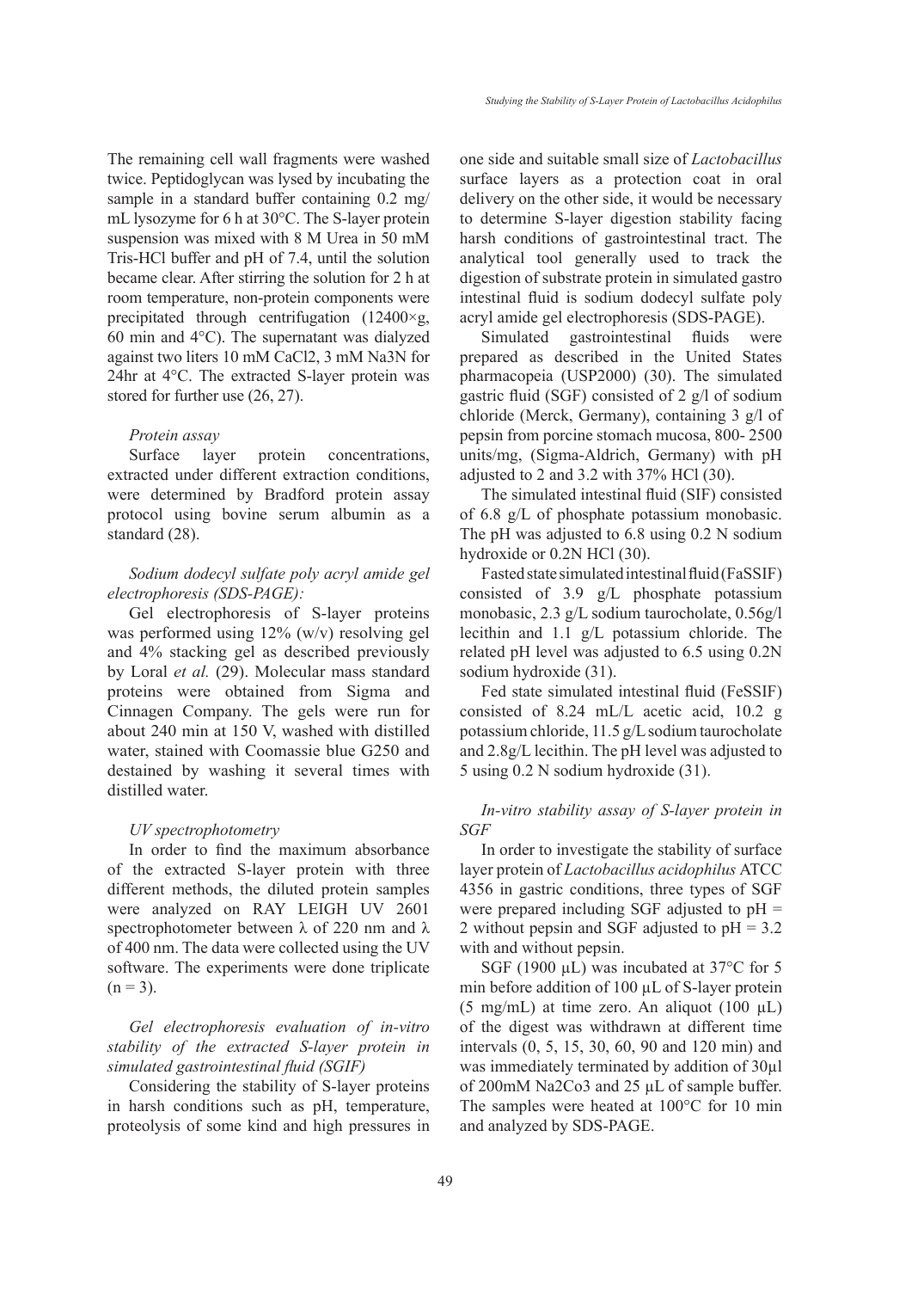*In-vitro stability assay of S-layer protein in SIF*

SIF, FaSSIF and FeSSIF were prepared as previously described. The amount of S-layer protein and the volume of media for protein incubation are the same as that of previous section. An aliquot (100  $\mu$ L) of the digests was withdrawn at 0 and 240 min of incubation in the mentioned media and added to a separate sampling tube containing 25 µL sample buffer. The tubes were boiled at 100°C for 10 min and the contents were subjected to SDS-PAGE gel.

# *Evaluation of the secondary structural changes of the S-layer protein incubated in SGIF by Circular Dichroism (CD)*

Circular Dichroism (CD) is a valuable spectroscopic technique for studying the changes of protein structure in solution because many common conformational motifs, including α-helixes, β-sheets and turns which possess their own distinctive characteristics in Far-UV (200 -250 nm) CD spectra (17-20).

In order to investigate the secondary structural changes of S-layer protein of *Lactobacillus acidophilus* ATCC4356 under various experimental conditions, CD measurements were performed using Jasco- 815 Spectropolarimeter (Jasco Corporation, Tokyo, Japan) at room temperature. Far- UV spectra (200-250 nm) were recorded in a 1 mm -path- length cell, with scan speed of 50 nm/min in a continuous mode. Bandwidth of 2 nm was used. The S-layer protein concentration of 0.25 mg/mL was prepared in different simulated media and conditions. The appropriate buffer spectrum was subtracted from each protein absorbance spectrum and the data were normally plotted as mean residue weight ellipticity versus wavelength. For each sample, five scans were accumulated and averaged.

# **Results and Discussion**

# *Comparison of different extraction S-layer protein methods*

Whole cells of *Lactobacillus acidophilus* were treated in different incubation conditions to extract surface layer protein. The amount of protein isolated by each method was assayed by Bradford protein assay test with the results

listed in Table 1. It is possible to extract surface layer protein from whole cell of *Lactobacillus acidophilus* ATCC4356 at a remarkably high concentration with 4M Guanidine hydrochloride compared with other extraction methods. All the extraction procedures were repeated three times. Statistical analysis was performed using SPSS statistics 19 and Excel 2010 software. The amounts of S-layer protein isolated through different methods were compared against each other using Student t-test and one-way ANOVA*.*  The value of  $p < 0.05$  was regarded as statistically significant. According to statistical analysis, the amounts of S-layer protein extracted using three extraction methods were significantly different  $(p-value = 0.000)$ . The amount of S-layer protein extraction significantly increased by incubation of bacteria in acidic medium at 45°C in anaerobic condition (p-value  $= 0.001$ ).

These findings are in line with a study conducted by Khaleghi *et al.* which investigated the effect of environmental stress on S-layer production in *Lactobacillus acidophilus* ATCC4356 based on *slp*A gene expression (*slp*A is the active S-layer protein encoding gene in normal growth condition) (21). They found that environmental conditions influenced the S-layer protein production and slpA gene expression. They showed that S-layer proteins are preferentially expressed in bacteria incubated in MRS broth medium ( $pH = 5$ ) at 45°C in anaerobic condition.

## *UV spectrophotometry*

Maximum absorbance for all *Lactobacillus acidophilus* ATCC4356 surface layer proteins extracted via different methods was found to be 280nm ( $\lambda$  max = 280 nm). The maximum absorbance is related to GHCl extracted protein (Figure 1). It is in line with the studies on the UV absorbance of LiCl extracted S-layer protein of *Lactobacillus acidophilus* NCC2628 fermented in various media, and maximum UV absorbance of *Bacillus sphaericus* S-layer protein extracted with GHCl (6M) (25, 27).

*In-vitro stability of S-layer protein in simulated gastrointestinal fluids studied with SDS-PAGE*

The present study is the first of its type *in-*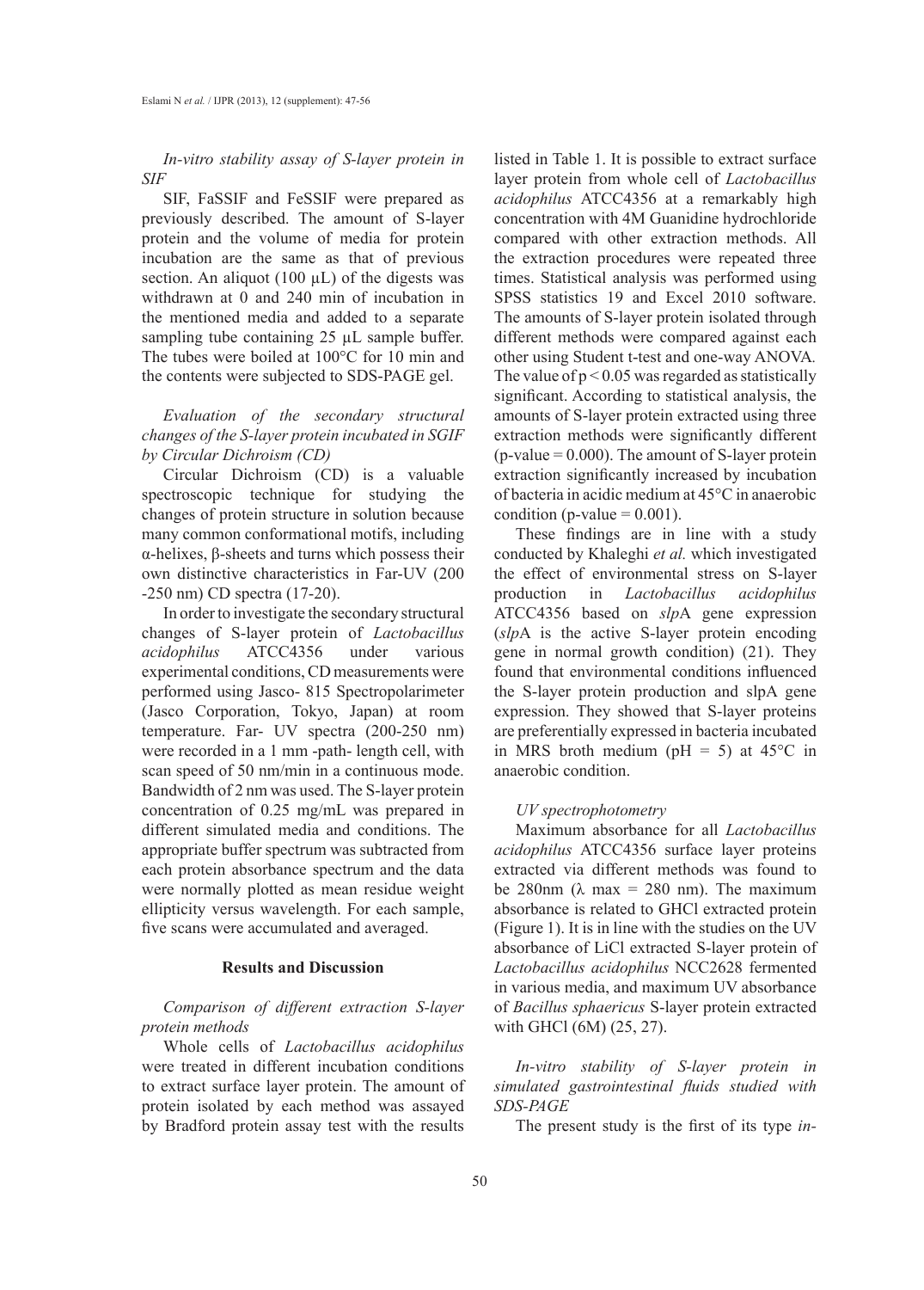| Incubation condition of L. acidophilus                                   |             | S-layer protein extraction agent S-layer protein extracted (mg/mL) (mean $\pm$ SEM*, n = 3) % CV |       |
|--------------------------------------------------------------------------|-------------|--------------------------------------------------------------------------------------------------|-------|
| MRS broth ( $pH = 6.5$ ), 37°C in anaerobic jar                          | GHCl (4M)   | $0.773 \pm 0.012$                                                                                | 2.75  |
| MRS broth ( $pH = 5$ ), 37°C in anaerobic jar                            | GHCl (4M)   | $0.816 \pm 0.011$                                                                                | 2.47  |
| MRS broth ( $pH = 6.5$ ), 37°C in Co2 incubator                          | GHCl (4M)   | $0.512 \pm 0.006$                                                                                | 2.19  |
| MRS broth ( $pH = 5$ ), 37°C in Co2 incubator                            | GHCl (4M)   | $0.607 \pm 0.004$                                                                                | 1.23  |
| MRS broth ( $pH = 6.5$ ), 45 <sup>o</sup> C in anaerobic jar             | GHCl (4M)   | $0.984 \pm 0.004$                                                                                | 0.76  |
| MRS broth ( $pH = 5$ ), 45 <sup>o</sup> C in anaerobic jar               | GHCl (4M)   | $1.15 \pm 0.032$                                                                                 | 4.93  |
| MRS broth ( $pH = 6.5$ ), 45 <sup>o</sup> C in CO <sub>2</sub> incubator | GHCl (4M)   | $0.835 \pm 0.008$                                                                                | 1.44  |
| MRS broth ( $pH = 5$ ), 45°C in CO, incubator                            | GHCl (4M)   | $1.007 \pm 0.001$                                                                                | 2.49  |
| MRS broth ( $pH = 6.5$ ), 37°C in anaerobic jar                          | Urea $(8M)$ | $0.227 \pm 0.006$                                                                                | 5.13  |
| MRS broth ( $pH = 5$ ), 45 <sup>o</sup> C in anaerobic jar               | Urea $(8M)$ | $0.354 \pm 0.007$                                                                                | 3.57  |
| MRS broth ( $pH = 6.5$ ), 37°C in anaerobic jar                          | LiCl (1M)   | $0.088 \pm 0.004$                                                                                | 8.64  |
| MRS broth ( $pH = 5$ ), 45 <sup>o</sup> C in anaerobic jar               | LiCl (1M)   | $0.111 \pm 0.002$                                                                                | 3.39  |
| MRS broth ( $pH = 6.5$ ), 37 <sup>o</sup> C in anaerobic jar             | LiCl (5M)   | $0.135 \pm 0.008$                                                                                | 11.08 |
| MRS broth ( $pH = 5$ ), 45°C in anaerobic jar                            | LiCl (5M)   | $0.182 \pm 0.004$                                                                                | 4.11  |

**Table 1.** Extraction of *Lactobacillus acidophilus* ATCC4356 S-layer protein from whole cell bacteria in different incubation conditions.

SEM\* represents s standard error of the mean values of results from three independent experiments.

*vitro* S-layer protein stability pattern using gel electrophoresis and circular dichroism. The standardization of the simulating gastrointestinal conditions has been described in the U.S Pharmacopeia. It is not meant to mimic precisely the fate of proteins *in-vivo* conditions but rather to evaluate the susceptibility of the protein to digest under fixed conditions *in-vitro.*

The S-layer protein extracted via different methods revealed a dominant band corresponding to the molecular mass of 43-46 KD (Figure 2). In the first step, the stability of S-layer protein in simulated gastrointestinal fluids was analyzed by SDS-PAGE. It is worth noting that this technique had been formerly used for evaluating the *in-vitro* gastrointestinal stability of different edible proteins by other researchers (10-17).

In the SGF reaction system ( $pH = 2$ , without pepsin), the S-layer protein band completely disappeared after 5 min without formation of any digestion fragments (Figure 2a). The low pH of SGF induces the protonation of carboxylic and amine groups in the hydrophilic shell and hence leads to a new distribution of charges and changes in the S-layer protein structure.

In the SGF reaction system ( $pH = 3.2$ ), whether with or without pepsin, the original S-layer band persisted until the end of the study (120 min) (Figure 2b, 2c), suggesting that SGF with  $pH = 3.2$  and above it, and also pepsin are ineffective in the degradation of the S-layer protein.

This result is similar to former results found in acidic degradation of *Bacillus sphaericus* surface layer protein studied by AFM (32). Tocca Herrera *et al*. have shown that due to exposure of the acidic condition below  $pH = 3$ , the original S-layer lattice of *Bacillus sphaericus*is deformed and the typical structure disappeared (32).

Previous researches concerning the SGF digestion of other edible proteins with approximately similar molecular weights have shown that most proteins are unstable in SGF with very acidic pH. Teshima *et al*. have studied the *in-vitro* gastrointestinal stability of bovine serum albumin (BSA), ovalbumin (OVA), horse radish protein (HRP), beta lactoglubin (BLG) with molecular weights of 63.1, 45.9, 48.8 and 17.7 KDa respectively. Based on it, in SGF (pH 2), BSA is rapidly digested before 1 min, while BLG remains indigested for 60 min. The original band of OVA rapidly decreases but a fragment remains until the end of the study (60 min). HRP is relatively stable in this medium (10).

In our study, the digestion patterns of S-layer protein in SIF, FaSSIF and FeSSIF were quite similar (Figure 2d). The S-layer protein was resistant in all of the above simulated intestinal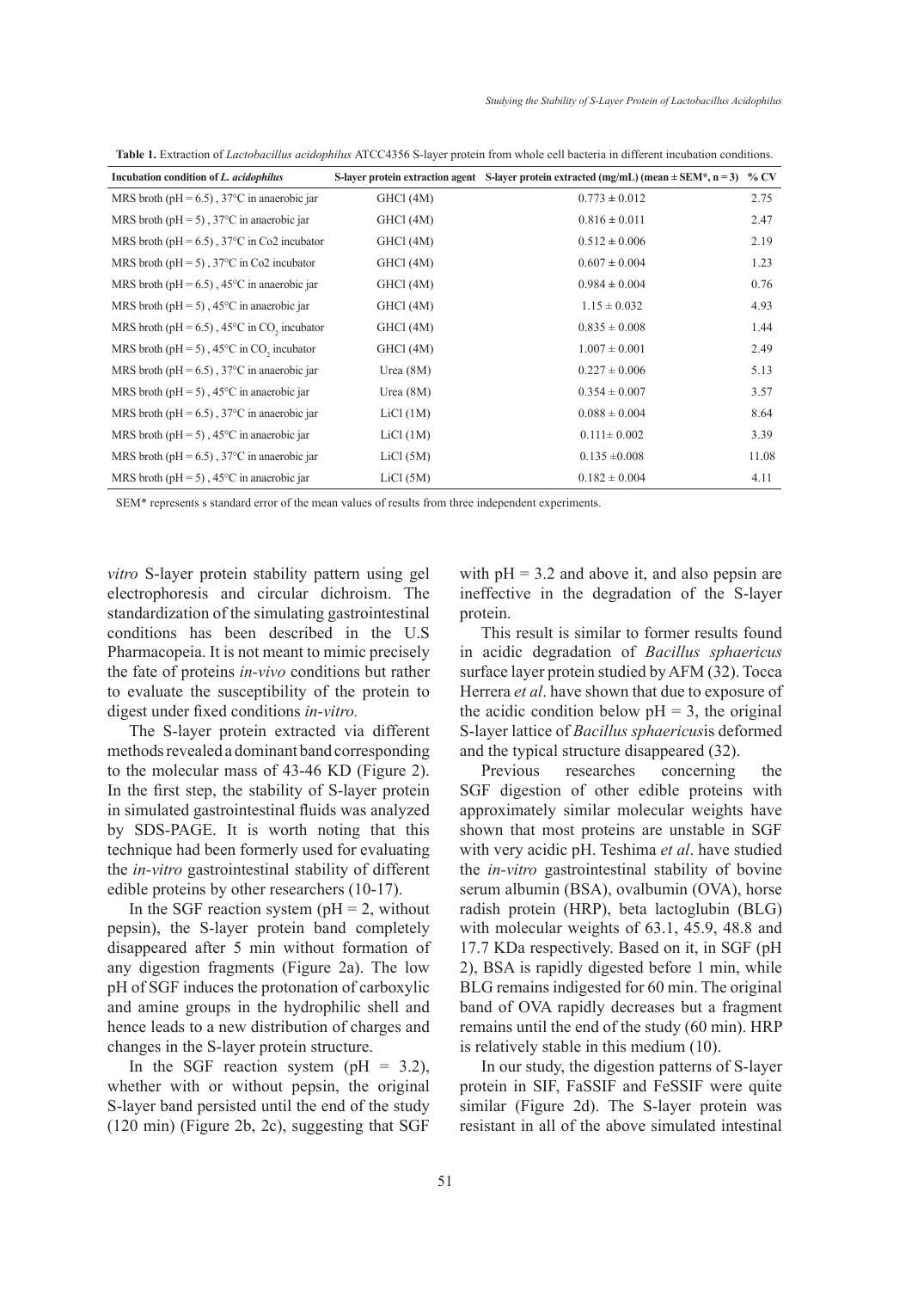

**Figure 1.** UV spectra of the *Lactobacillus acidophilus* ATCC4356 S-layer protein extracted with three different methods.

fluids and the original band could be detected until the final time point (240 min). That is while Teshima *et al*. have found that BSA, OVA and HRP were resistant in SIF condition. In contrast, BLG was easily digested in SIF (10).

*Secondary structural stability of S-layer protein in simulated gastrointestinal fluids studied with CD*

The application of CD to the study of protein folding has been reviewed by Kelly and Prince (33). In order to see whether the conformational changes of S-layer protein occurred under different conditions, Far- UV CD spectra were taken at 25°C by using Jasco 815 spectropolarimeter. Alterations in the secondary structure are measured in the region of 200–250 nm, the so-called Far-UV CD. This region is dominated by contributions of the peptide bonds, although some side chains may also be involved. α- helices display large CD bands with negative ellipticity at 222 and 208 nm and positive ellipticity at 193 nm. *β*-sheets exhibit a broad negative band near 218 nm and a large positive band near 195 nm while disordered extended chains have a weak broad positive CD band near 217 nm and a large negative band near 200 nm. The spectrum of a protein is basically the sum

of the spectra of its conformational elements, and thus CD can be used to estimate secondary structure.

 The CD spectrum of fresh extracted *Lactobacillus acidophilus* ATCC4356 S-layer protein in Tris-HCl buffer in the Far- UV (200- 250 nm) showed ellipticity with relatively large intensity between 210 and 230 nm, being characteristic of the *α/ β* conformation.

Fresh extracted *Lactobacillus acidophilus*  ATCC 4356 S-layer contained 26% of alphahelix, 5% of beta-helix, 33% of turn and 36% of random structures. The CD spectrum of S-layer protein incubated in SGF ( $pH = 2$ ), up to 5 min, is similar to the CD spectrum of the fresh S-layer protein in Tris-HCl buffer (native spectra). It demonstrates that the S-protein retains its secondary structure in  $pH = 2$  for 5 min. After that, the CD spectra significantly altered relative to that for the native spectra, gained content in β-helical structure (from 5% to 30%) and lost content in all other structures with the shifting of peak maxima to the shorter wavelengths in Far- UV (Figure 3). The changes of the secondary structure after 5 min observed with S-layer protein in SGF ( $pH = 2$ ) can be explained by acid denaturation of the protein. The structure of S-layer protein is pH sensitive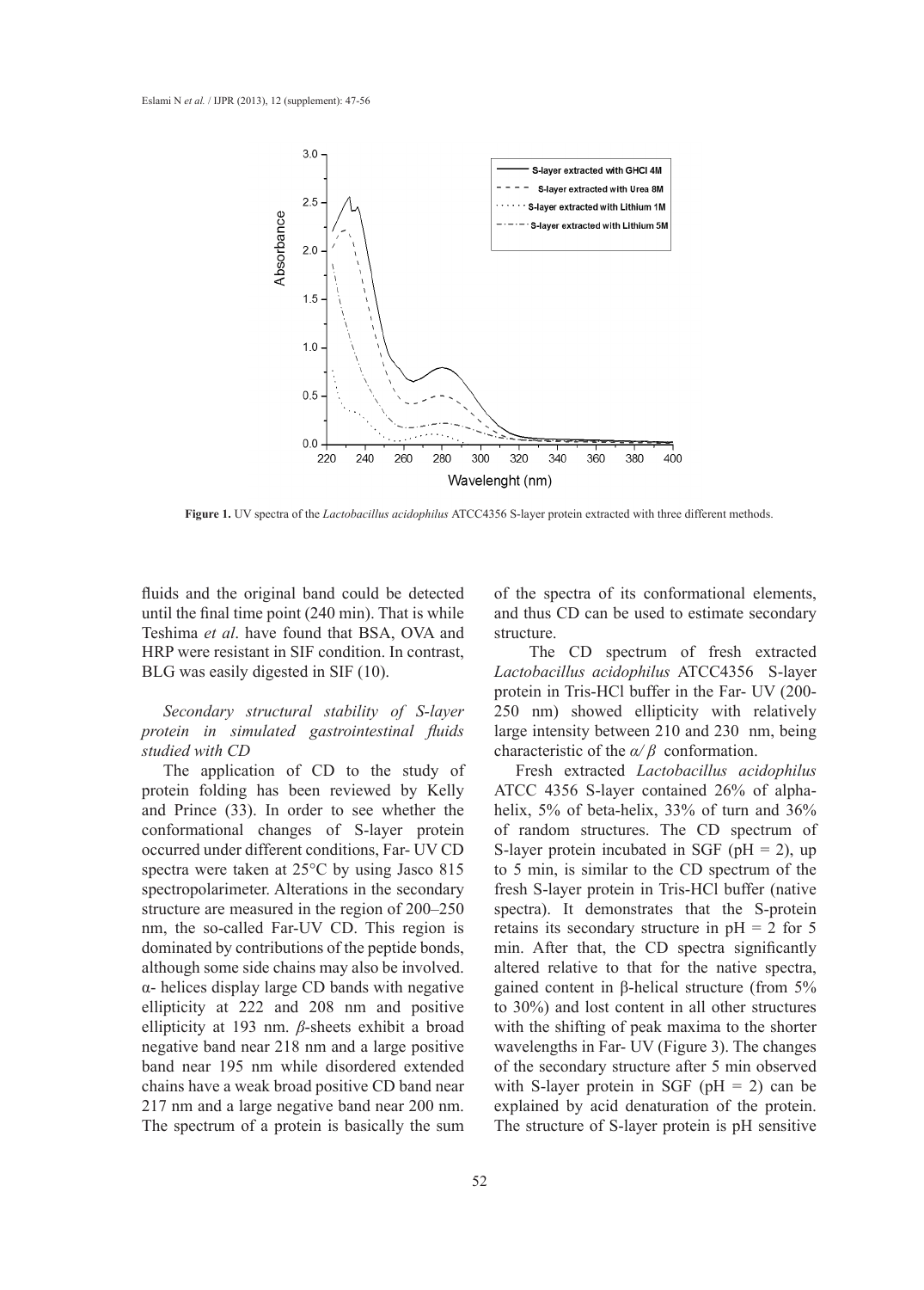

**Figure 2.** SDS-PAGE pattern of *L .acidophilus* ATCC 4356 S-layer protein extracted via different methods. M: molecular weight marker, Lane1, 2: S-layer protein extracted with GHCl (4M) in water and GHCl (4M) in 50 mM Tris-HCl buffer, lane 3: S-protein extracted with Urea (8M), lane 4, 5: S-protein extracted with LiCl (1, 5 M) , lane 6: Lactobacillus casei without S-layer protein as a negative control.



**Figure 2b.** SDS-PAGE patterns of *L. acidophilus* ATCC4356 S-layer protein digested by SGF (pH 3.2, without pepsin). M: molecular weight marker, Lanes 1-8: SGF digestion pattern of S-layer protein at time = 0, 5, 15, 30, 45, 60, 90,120 min.



**Figure 2a.** SDS-PAGE patterns of *L. acidophilus* ATCC4356 S-layer protein digested by SGF (pH 2, without pepsin). M: molecular weight marker, Lane 1: Native S-layer protein, lanes 2- 10: SGF digestion pattern of S-layer protein at time = 0, 5, 10, 15, 30,45,60,90,120 min.



**Figure 2c.** SDS-PAGE patterns of *L. acidophilus* ATCC4356 S-layer protein digested by SGF (pH 3.2, with pepsin). M: molecular weight marker, Lane 1: Native S-layer protein, Lanes 2-9: SGF digestion pattern of S-layer protein at time  $= 0$ , 5, 15, 30,45,60,90,120 min.



**Figure 2d.** SDS-PAGE patterns of *L. acidophilus* ATCC4356 S-layer protein digested by SIF, FaSSIF and FeSSIF. M: molecular weight marker, Lane 1: Native S-layer protein, lanes 2, 3: S-layer protein digested by SIF at time = 0, 240 min. lanes 4, 5: S-layer protein digested by FaSSIF at time = 0, 240 min. lanes 6, 7: S-layer protein digested by FeSSIF at time = 0, 240 min.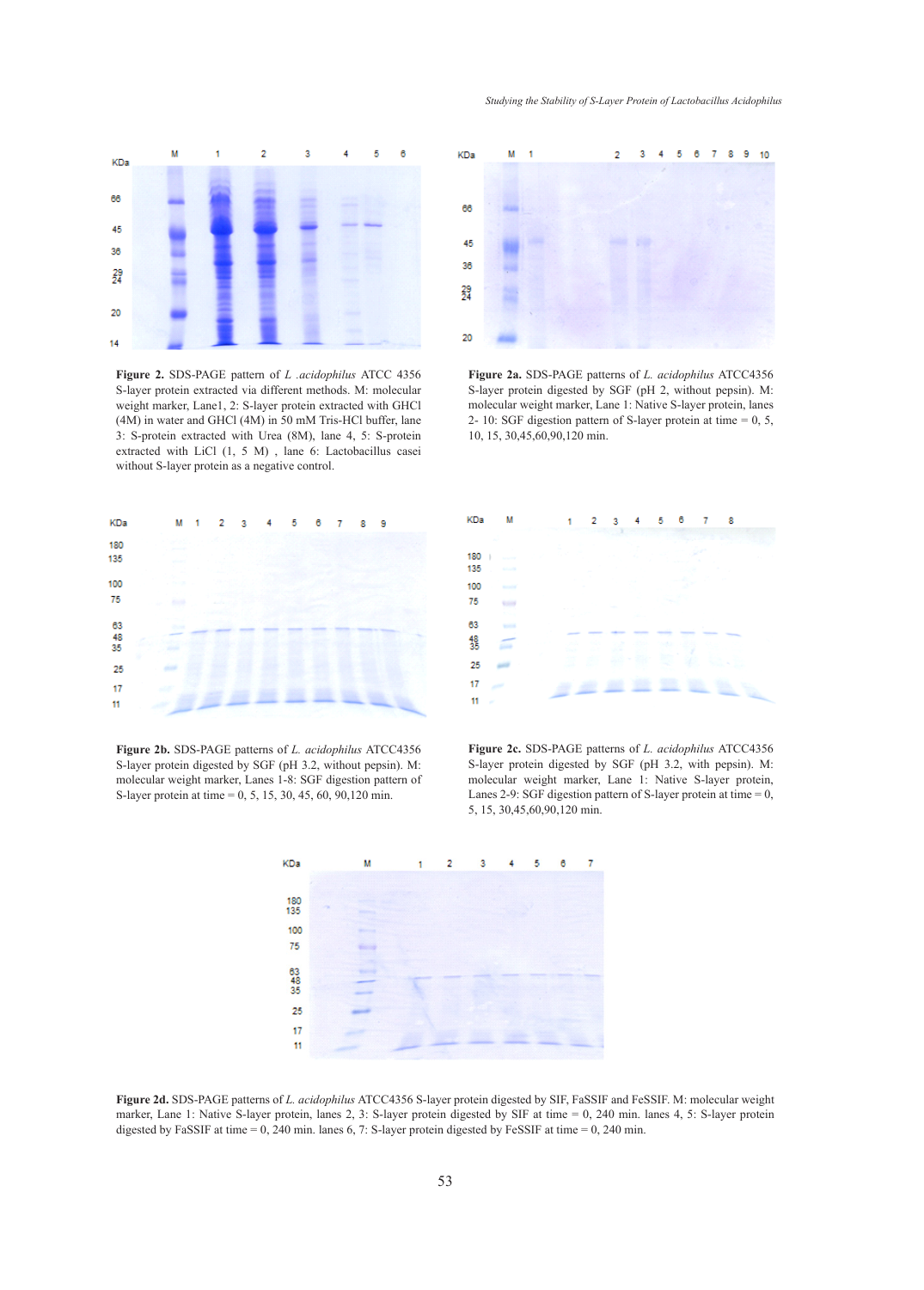

**Figure 3.** Far-UV CD spectra of S-layer protein of *L.acidophillus*ATCC4356 at 25°C: Fresh S-layer protein in Tris buffer (solid line), S-layer protein after 5 min incubation in SGF (pH = 2) (dash line) and S-layer protein after 15 min incubation in SGF (pH = 2) (dot line). Each spectrum represents the average of five scans.

and the protein undergoes a structural transition to form a partially unfolded state. Under harsh acidic condition ( $pH = 2$ ), all of the ionizable protein groups are protonated and the charge repulsion drives the changes of the secondary structure (18, 19, 32). The Far -UV CD spectra of S-layer protein incubated in SGF ( $pH = 3.2$ ) is similar to the native spectra, which suggests that S-layer protein is stable in that medium (Figure 4).

The Far- UV CD spectras of S-layer protein incubated in SIF, FaSSIF and FeSSIF are superimposable to the native CD spectra, implying that S-layer protein's secondary structure is also stable in these simulated conditions (Figure 4).

Trust *et al*. investigated the secondary structure changes of S-layer protein

 of a pathogenic *Aeromonas hydrophila* strain (Mw = 52) under various experimental conditions. The CD spectra of this S-layer protein was incubated in  $pH = 2$  and  $pH = 7.4$ , showing that no major conformational changes took place at low pH, implying that the protein was not drastically altered by the low pH (35).

In contrast to the instability of *Lactobacillus acidophilus* ATCC 4356 S-layer protein in low pH, the S-layer of pathogenic *Aeromonas hydrophila* strain is stable in this condition.

Alcocer *et al*. measured the digestibility of Sunflower albumin and Brazil nut 2S albumin in simulated gastrointestinal fluids by SDS-PAGE and CD. For each protein, spectra obtained at pH = 2.2, were superimposable to those recorded at 6.8, confirming that these proteins are highly resistant to acidic pH (36).

## **Conclusion**

S-layers are crystalline monomolecular assemblies of protein or glycoprotein, which represent one of the most common cell surface structures in Bacteria. Using the S-layer proteins as a protective coat in drug delivery and drug targeting, it is necessary to evaluate their *in-vitro* gastrointestinal stability to predict their behavior facing harsh conditions of gastrointestinal system. In this work, the *in-vitro* gastrointestinal stability of *Lactobacillus acidophilus* ATCC 4356 S-layer protein was studied by gel electrophoresis and circular dichroism.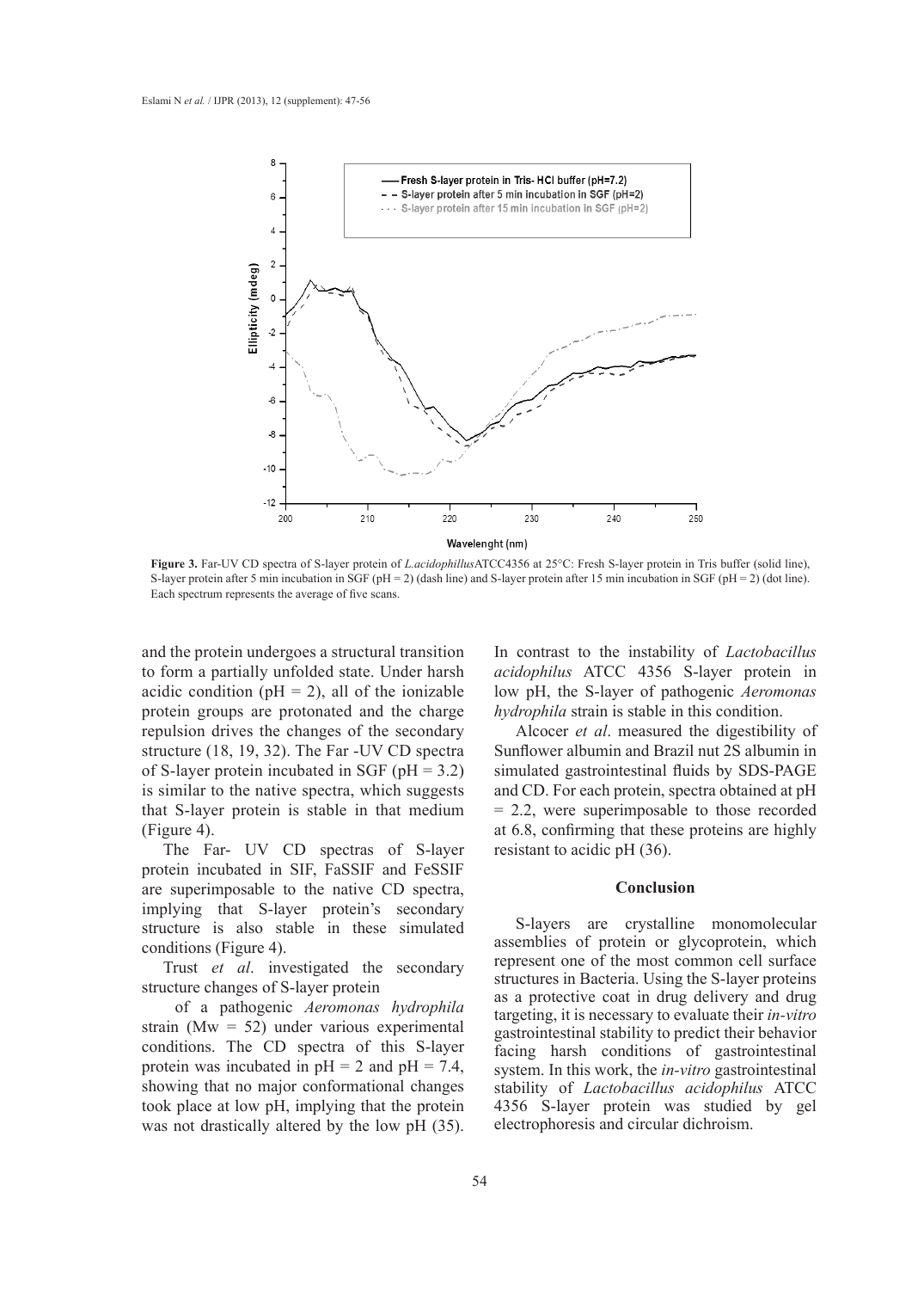

**Figure 4.** Far-UV CD spectra of S-layer protein of *L. acidophillus* ATCC4356 at 25°C: Fresh S-layer protein in Tris buffer (solid line), S-layer protein after 120 min incubation in SGF (pH = 3.2) (dash line), S-layer protein after 240 min incubation in SIF (dot line), in FaSSIF (dash dot) and in FeSSIF (dash dot dot). Each spectrum represents the average of five scans.

The results confirmed that *Lactobacillus acidophilus* ATCC 4356 S-layer protein is readily digested under simulated gastric fluids  $(pH = 2)$  as demonstrated by both SDS-PAGE and CD spectra. It is also confirmed that the S-layer protein is stable in simulated gastric fluids ( $pH > 3$ ) with and without pepsin and also stable in simulated intestinal fluids in both fasted and fed states. Our results showed that the S-layer protein of *Lactobacillus acidophilus*  ATCC 4356 has the potential to be used as a protective coat for unstable oral drug delivery carriers.

#### **Acknowledgment**

The authors report no conflicts of interest in this work. The authors are grateful for the financial support of this research by the Research Deputy of Shahid Beheshti University of Medical Sciences, Tehran, Iran. They are also grateful to the Nanotechnology and Biophysics departments of HZDR Institute, Dresden, Germany for their scientific help. This study is a part of PhD thesis of Neda Eslami submitted for the fulfillment of PhD in Pharmaceutics in School of Pharmacy, Shahid Beheshti University of Medical Sciences, Tehran, Iran.

#### **References**

- Sleytr UB, EgelseerE,Pum D and Schuster B. S-layers (1) as a basic building block in a molecular construction kit. *Federation of European Biochemical Societies Journal*(2007)274: 323-334.
- (2) Mobili P, Gerbino E, Tymczyszyn E and Zavaglia A. Structural characteristics and putative role of S-layers in surface and probiotic properties of whole bacteria. *Applied Microbiology and Microbial Biotechnology* (2010)51:1224-1234.
- Sara M and Sleytr UB. S-layer proteins.*Journal of*  (3) *Bacteriology* (2000): 859-868.
- Sleytr UB. Sara M, Pum D and Schuster B. Characterization (4) and use of crystalline bacterial cell surface layers. *Progress in Surface Science* (2001) 68: 231-278.
- (5) Sleytr UB, Egelseer E, Iik N, Pum D and Schuster B. S-layers as a basic building block in a molecular construction kit. *Federation of European Biochemical Societies J.* (2006)274: 323-334.
- Jaskelainen S and Palva A. *Lactobacillus* Surface (6) layers and their applications. *Federation of European Microbiological Societies Review* (2005) 29: 511-529.
- Smit E, Oling F, Demel Rudy, Martinez B and Pouwels (7) PH. The S-layer protein of *Lactobacillus acidophilus* ATCC4356: Identification and characterization of domains responsible for S-protein assembly and cell wall binding. *J. Molecular Biology* (2001) 305: 245-257.
- Smit E, Jager D, Martinez B, Tielen F and Pouwels P. Structural and Functional Analysis of the S-layer (8)